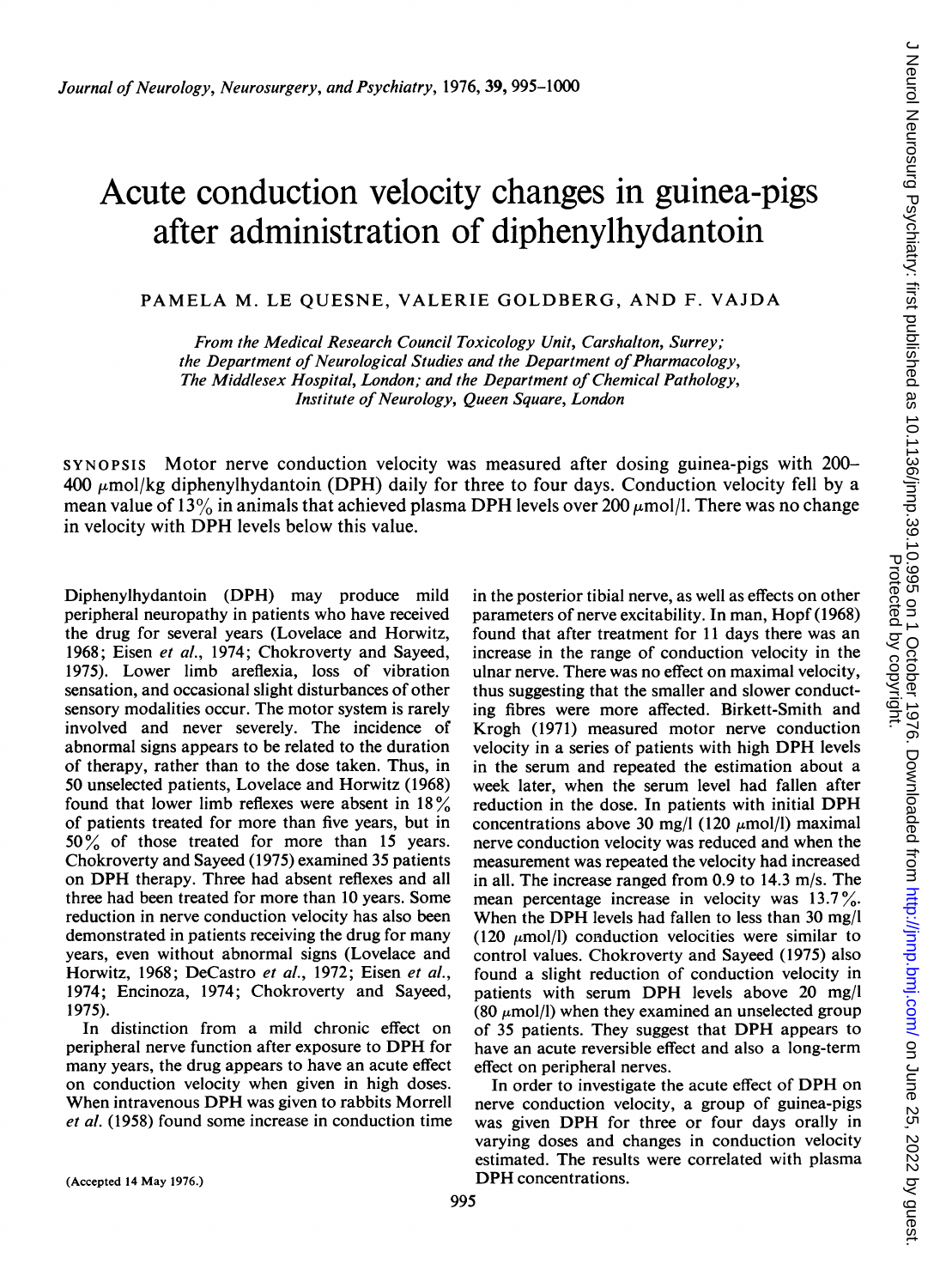## METHODS

White Dunkin-Hartley guinea-pigs were used. All animals were aged more than 6 months, by which age motor nerve conduction velocity would be expected to have reached the adult range (Fullerton, 1966).

Maximum motor nerve conduction velocity was measured in the fibres supplying the small muscles on the plantar surface of the hind limb, using the technique described by Fullerton (1966). Animals were anaesthetised with intraperitoneal pentobarbitone, supplemented, when necessary, by fluothane given with oxygen through a facial mask. Supramaximal shocks were applied to the sciatic nerve in the upper thigh and to the posterior tibial nerve at the ankle. Muscle action potentials were recorded through subcutaneous needle electrodes, one over the middle of the bellies of the interosseous muscles and the other beside the tendon of the lateral toe. Limb temperature was maintained by laying the animals on a heated operating table and by radiant heat from a lamp. Care in maintaining limb temperature was particularly important in ill animals. Subcutaneous thigh temperature was always 36°C- $38^{\circ}$ C.

In 18 control animals conduction velocity was measured on two occasions at intervals of three days to four weeks. This gave an indication of the range of variation to be expected in repeated estimations using this technique. In 38 animals conduction velocity was measured before and after dosing with DPH.

Diphenylhydantoin sodium was administered orally by stomach tube. Material from capsules of diphenylhydantoin (Parke Davies) was suspended in methyl cellulose 2500 gel  $2\%$  (diluted to a final concentration of  $0.5\%$ ) to give a DPH concentration in the suspension of <sup>100</sup> mmol/l. DPH was given in doses ranging from 200-400  $\mu$ mol/kg/day (Table 1). These doses are considerably higher than those given therapeutically to man, but were used in an attempt to achieve plasma concentrations in the range known to be toxic to man.

In the majority of animals conduction velocity was measured three hours after the last dose, and 2 ml blood were then taken by cardiac puncture. In some severely ill animals conduction velocity was measured 24 hours after dosing, as they were considered to be too ill to receive a further dose on the day conduction velocity was estimated. In four animals who survived and who achieved high plasma DPH levels (over 200  $\mu$ mol/l), conduction velocity was measured again between one and three weeks later, during which time no further DPH was given.

DPH levels were estimated on heparinised samples of blood either by a modification of the gas liquid chromatographic method of MacGee (1970) as described by Vajda et al. (1974), or by a combination of the extraction method of Toseland *et al.* (1972) and the GLC method of MacGee (1970), as described by Goldberg et al. (1974). These methods are widely accepted as specific, accurate, and reproducible  $<sub>o</sub>$ </sub> (Meijer *et al.*, 1973; Eadie and Tyrer, 1974). The coefficient of variation is  $2\%$  and recovery is approximately 98 $\%$ . Protected by copyright.

#### RESULTS

Table <sup>1</sup> shows details of the experimental animals, dosage schedules of DPH and plasma DPH levels  $\overline{a}$ achieved in different groups of animals. Twenty-eight animals were given 200 or 240  $\mu$ mol/kg DPH daily for four days. Although, as might be expected, there was considerable variation in plasma DPH level achieved by individual animals, there was little difference in mean levels or in the range of values achieved with these two dose levels. Two animals in this group developed severe respiratory infection and died

## TABLE <sup>1</sup>

DETAILS OF EXPERIMENTAL ANIMALS, DOSAGE SCHEDULES OF DPH, AND PLASMA DPH LEVELS ACHIEVED

|                         |                              |                |                                         |                                                                                 | Plasma DPH (umol/l) |             |
|-------------------------|------------------------------|----------------|-----------------------------------------|---------------------------------------------------------------------------------|---------------------|-------------|
| <b>Animals</b><br>(no.) | Daily dose<br>$(\mu mol/kg)$ | Doses<br>(no.) | Animals clinically<br>affected<br>(no.) | Interval between<br>last dose and blood<br>samples in hours<br>(no. of animals) | Mean                | Range       |
| $\mathbf{\Omega}$       | 200                          |                |                                         |                                                                                 | 136                 | $88 - 220$  |
| 22                      | 240                          |                |                                         |                                                                                 | 144                 | $68 - 232$  |
|                         | 300                          | $2$ or $3$     |                                         | 3(3)                                                                            | 204                 | $184 - 216$ |
|                         |                              |                |                                         | 24(2)                                                                           | 184                 | $112 - 252$ |
|                         | 400                          | $2$ or $3$     |                                         | 24                                                                              | 260                 | 188-344     |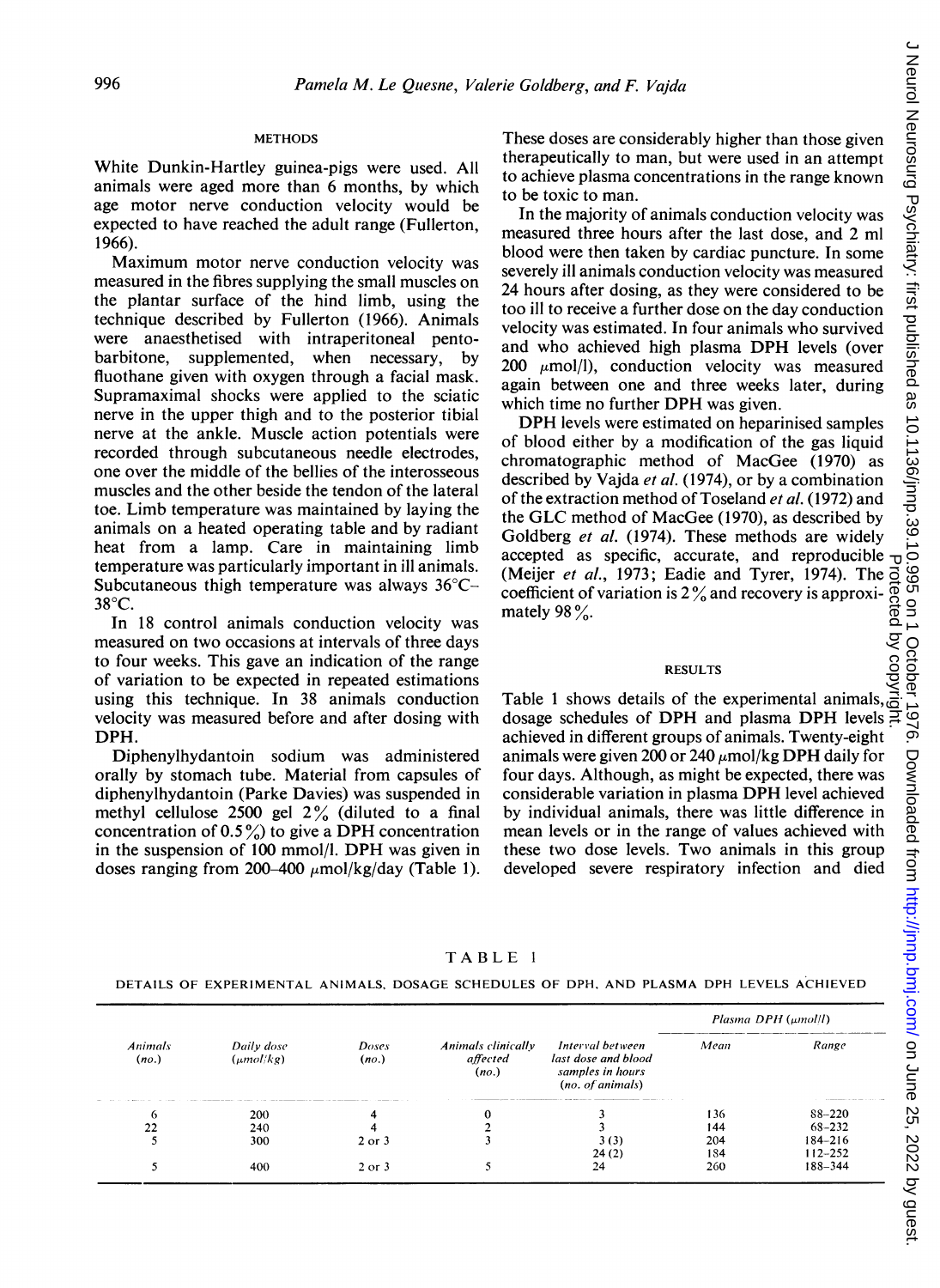shortly after conduction velocity was measured. Several other animals from the same batch developed a similar illness, although untreated. It thus seemed that the illness was unrelated to DPH administration. All the other animals remained healthy, with no loss of weight. Their general appearance, vigour, and gait appeared normal.

Of the animals given higher doses (300 and 400  $\mu$ mol/kg/day), all except two were clinically affected. Several animals died before conduction velocity could be measured on the fourth day and so in other animals measurements were made after only two or three doses. Affected animals lost weight and became sluggish. They staggered on attempted movement. Severely affected animals were unable to stand and lay with frequent fine tremors of the limbs.

Figure <sup>1</sup> shows the results of maximal motor nerve conduction velocity determination. The control group consists of animals in whom conduction velocity was estimated on two occasions at intervals of three days to four weeks. The mean value for the first reading was 52 m/s and for the second reading was <sup>51</sup> m/s. The animals treated with DPH were divided into three groups on the basis of the plasma DPH levels achieved; less than 120  $\mu$ mol/l, 120-200  $\mu$ mol/l, and above 200  $\mu$ mol/l. In all animals conduction velocity was measured before and after dosing.

The paired t test was used to compare the first and second estimations of conduction velocity (Table 2).

The difference between the first and second reading was significant only in the group of animals with DPH levels over 200  $\mu$ mol/l, in which the mean value fell from 53 m/s before dosing to 46 m/s ( $p < 0.001$ ) after dosing.

Percentage change in conduction velocity between the first and second estimations is shown in relation to the plasma DPH concentration achieved in Fig. 2. It can be seen that in animals that had achieved levels of less than 200  $\mu$ mol/l there was little effect on conduction. In animals with levels above this value, conduction velocity fell in all.

Percentage change in conduction velocity is shown for the different groups of animals in Fig. 3 and Table 2. In the control animals values ranged from  $-18$  to  $+16\%$  (mean  $-1\pm8.9\%$ ). It can be seen that, in the group of animals with DPH concentrations above 200  $\mu$ mol/l, conduction velocity was less after dosing in all, whereas results in the other groups were very similar to those obtained in unintoxicated animals. The percentage change in velocity for the different intoxicated groups was compared with the percentage change in control animals using the  $t$  test. The difference was significant only in the group with DPH levels over 200  $\mu$ mol/l (p < 0.005). The mean reduction in velocity for this group was  $13\%$ .

Four animals which had achieved plasma DPH levels over 200  $\mu$ mol/l survived and, after no further DPH was given, conduction velocity was measured



FIG. <sup>1</sup> Motor nerve conduction velocity showing two measurements in control animals, and measurements before and after dosing in three groups of animals which achieved different ranges of plasma DPH concentration. Bars indicate mean velocity for each group.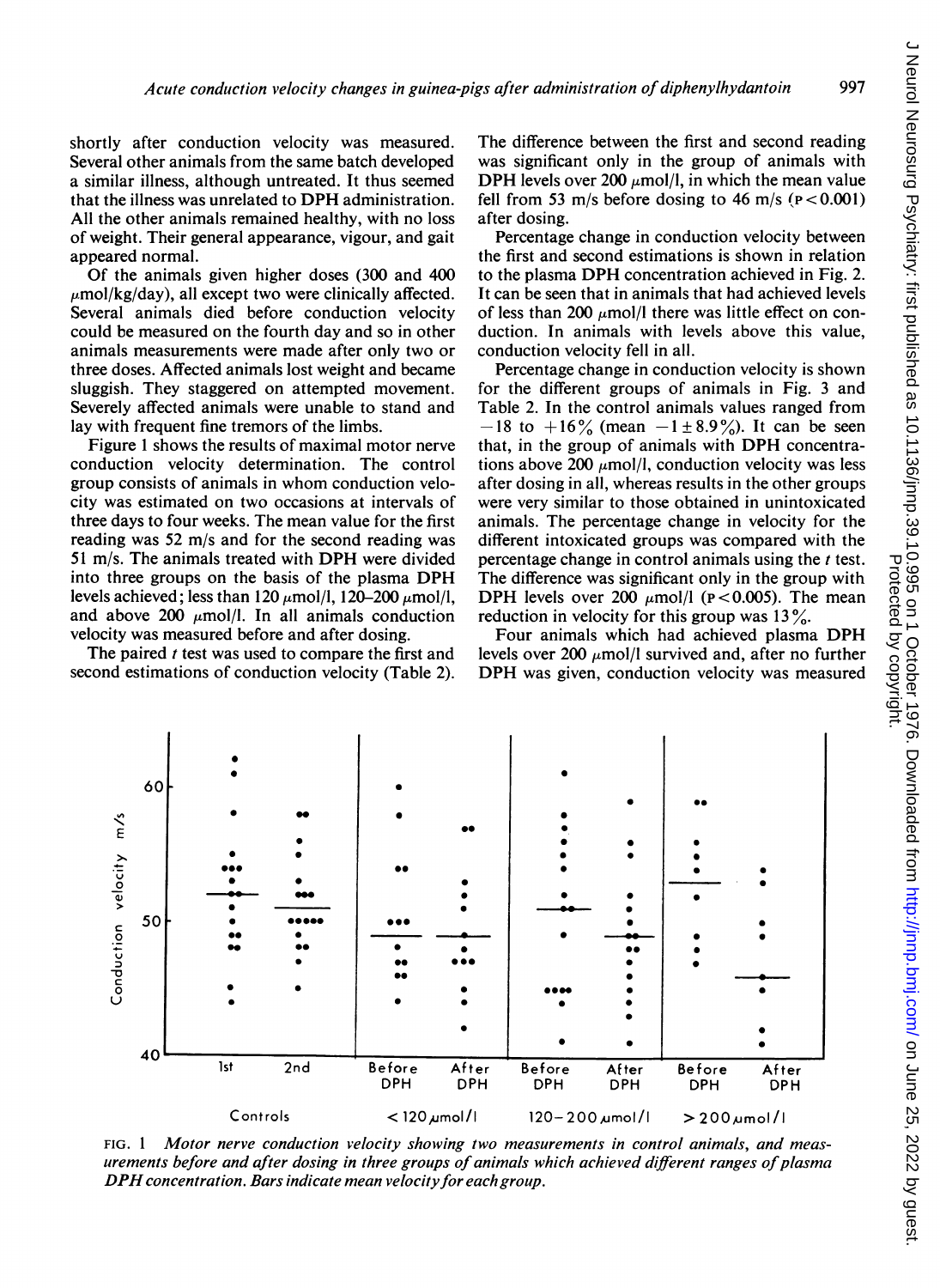## COMPARISON OF INITIAL CONDUCTION VELOCITY WITH REPEAT VELOCITY MEASUREMENTS, PERCENTAGE CHANGE IN VELOCITY, AND STATISTICAL ANALYSIS OF RESULTS IN GROUPS OF ANIMALS WHICH ACHIEVED DIFFERENT RANGES OF PLASMA DPH CONCENTRATION

| Plasma DPH<br>(umol/l) | Mean conduction velocity $(m/s)$ |         |        |               |       | $\%$ change in<br>velocity |       |         |
|------------------------|----------------------------------|---------|--------|---------------|-------|----------------------------|-------|---------|
|                        | n                                | Initial | Repeat | Paired t test |       | mean SD                    |       |         |
| Control                | 18                               | 52      | 51     | 0.798         | > 0.4 | $-1.0$ 8.9                 |       |         |
| < 120                  |                                  | 49      | 49     | 0.441         | > 0.6 | $-0.711.7$                 | 0.081 | > 0.9   |
| 120-200                | 16                               | 51      | -49    | 0.982         | > 0.3 | $-2.414.3$                 | 0.347 | > 0.7   |
| > 200                  | ۰                                | 53      | 46     | 5.426         | 0.001 | $-13.7$ 8.3                | 3.588 | < 0.005 |



FIG. 2 Percentage change in conduction velocity shown in relation to plasma DPH concentration in intoxicated animals.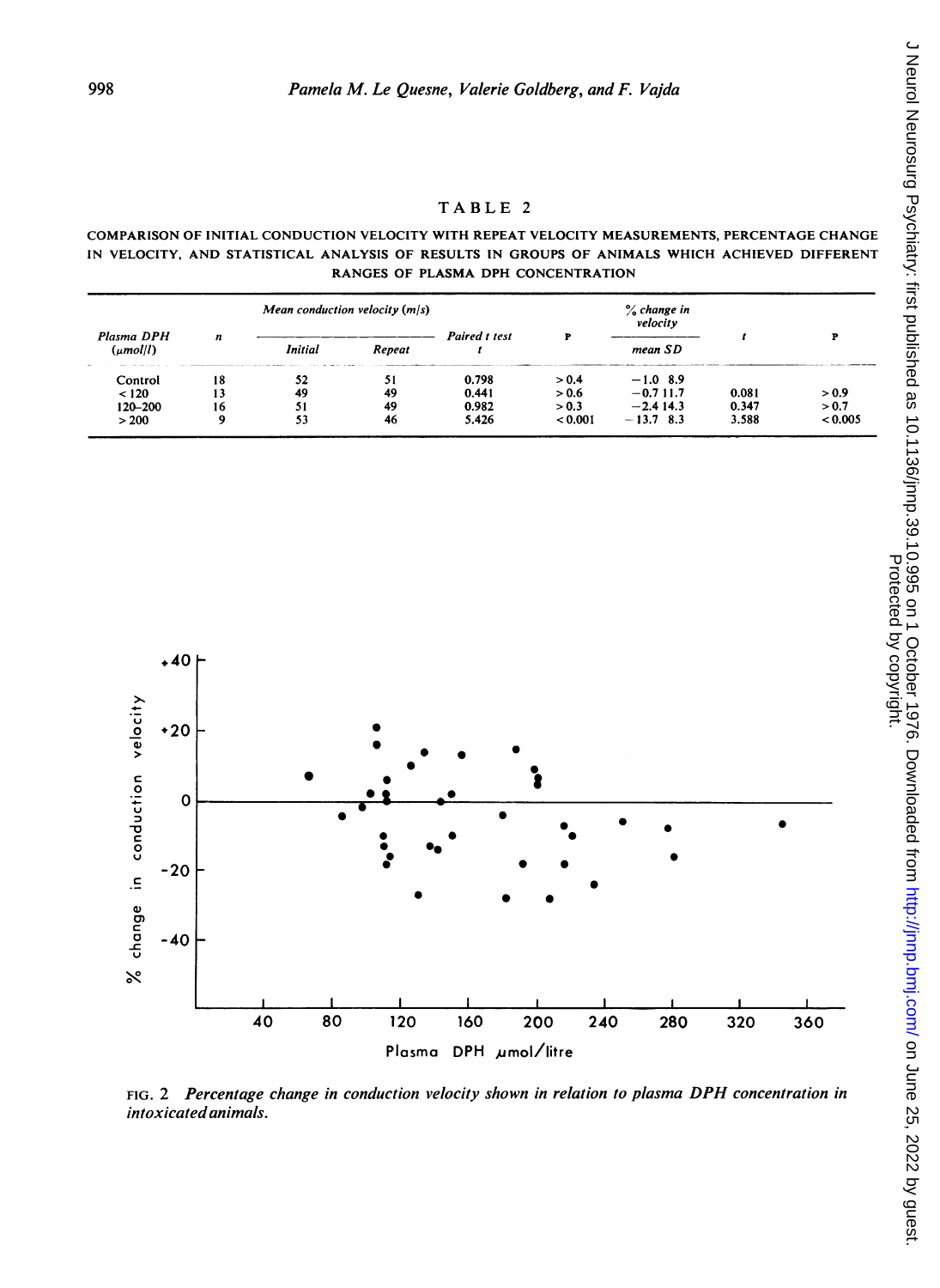

FIG. 3 Percentage change in conduction velocity between first and second estimations in control animals and in groups achieving different ranges of plasma DPH concentration. Dotted bar indicates mean and solid bars two standard deviations from mean.

again between one and three weeks later. Plasma DPH concentration had fallen to zero and velocity had increased in all. The percentage change, compared with the velocity when intoxicated, ranged from  $+13$  to  $+38\%$  (mean  $+22\%$ ). The numbers are too small for statistical analysis, but in three of the four examined the increase was greater than for any control animals.

#### DISCUSSION

In the present study, results have shown that there is a reduction in peripheral nerve conduction velocity within a few days in guinea pigs in which plasma DPH concentration is greater than 200  $\mu$ mol/l. Plasma levels of this order are greater than those which appear to influence conduction velocity in man and at which toxic effects on the central nervous system are first evident in man. Birkett-Smith and Krogh (1971) demonstrated a reversible reduction of velocity in man when plasma levels were over 120  $\mu$ mol/l and Chokroverty and Sayeed (1975) found a reduction in a group of patients with plasma levels over 80  $\mu$ mol/l. In guinea-pigs this effect was not evident until levels over 200  $\mu$ mol/l were achieved. When studying effects on the central nervous system in man, Kutt et al. (1964) found that nystagmus occurred when plasma levels were  $15-30 \mu$ g/ml (60-120  $\mu$ mol/l), ataxia was evident at 30-40  $\mu$ g/ml (120-

160  $\mu$ mol/l), and above this level blurred vision, mental changes, and gross incoordination developed.

There are no available data about DPH metabolism in the guinea-pig. In rats, rabbits, and man there is evidence that the drug is cumulative and that the plasma level is maintained for longer at a constant level after repeated doses than after a single dose (Dill et al., 1956; Arnold and Gerber, 1970). It was therefore decided to measure conduction velocity in guinea-pigs after DPH had been administered for three or four days, although we cannot be sure that the plasma level was stable. However, blood samples were taken immediately after velocity was measured. It is known in general that the concentration of a drug at its site of action is in physicochemical equilibrium with the drug concentration in plasma. In other words, the plasma level is related to the pharmacological effect (Brodie, 1964). Thus, it is reasonable to correlate nerve conduction velocity with plasma drug level, and indeed a statistically significant correlation was found.

The mechanism responsible for the reduction in conduction velocity has not been elucidated. Velocity was reduced only in animals with high DPH levels which were clinically in a poor general condition. It might be suggested that the reduction in velocity was due to a general metabolic disturbance, possibly partly related to low food and water intake. However, velocity has been found to be unaffected in equally

999